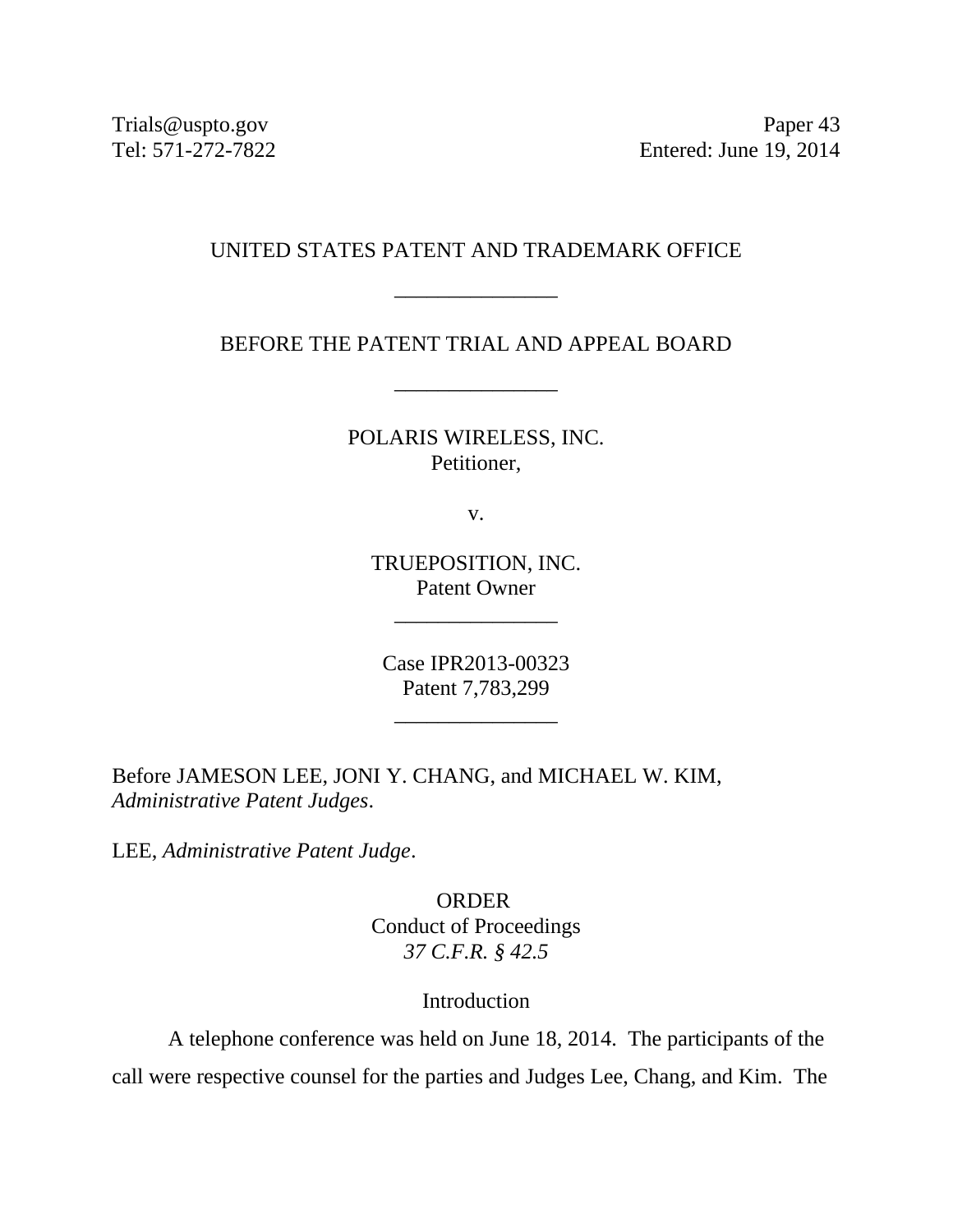parties had a dispute regarding Patent Owner's Motion for Observations on Cross-Examination of Petitioner's reply declarant, reached resolution on how to resolve the dispute, and wanted to seek the Board's permission to carry out the resolution.

Specifically, the parties agreed to have the Patent Owner file, by June 19, 2014, a Revised Motion for Observations on Cross-Examination of Petitioner's reply declarant, limited to 15 pages, to replace the Motion for Observations filed on June 9, 2014 (Paper 41), which was 27 pages in length, and to authorize the Petitioner to file a response, limited to 15 pages, to the Revised Motion for Observations within one week of filing of the Revised Motion for Observations.

The parties also sought to have expunged the Motion for Observations filed on June 9, 2014, and inquired as to any required format for a response to the Motion for Observations.

#### Discussion

We explained that the page limit for a Motion for Observations is 15. It is unusual for a proper Motion for Observations on Cross-Examination to exceed 15 pages. It should not contain arguments. As noted in the Scheduling Order (Paper 10), observations on cross-examination provide a mechanism to draw the Board's attention to relevant cross-examination testimony of a reply witness. Each observation must be a concise statement of the relevance of precisely identified testimony to a precisely identified argument or portion of an exhibit, and *should not exceed one short paragraph*. An observation is not an opportunity to raise new issues, to re-argue issues, or to pursue objections.

Each observation should be in the following form:

In exhibit \_\_, on page \_\_, lines \_\_, the witness testified \_\_. That testimony is relevant to the \_\_\_\_ [stated or argued] on page \_\_\_, lines \_\_\_ of \_\_\_\_\_. The testimony is relevant because \_\_\_\_\_.

2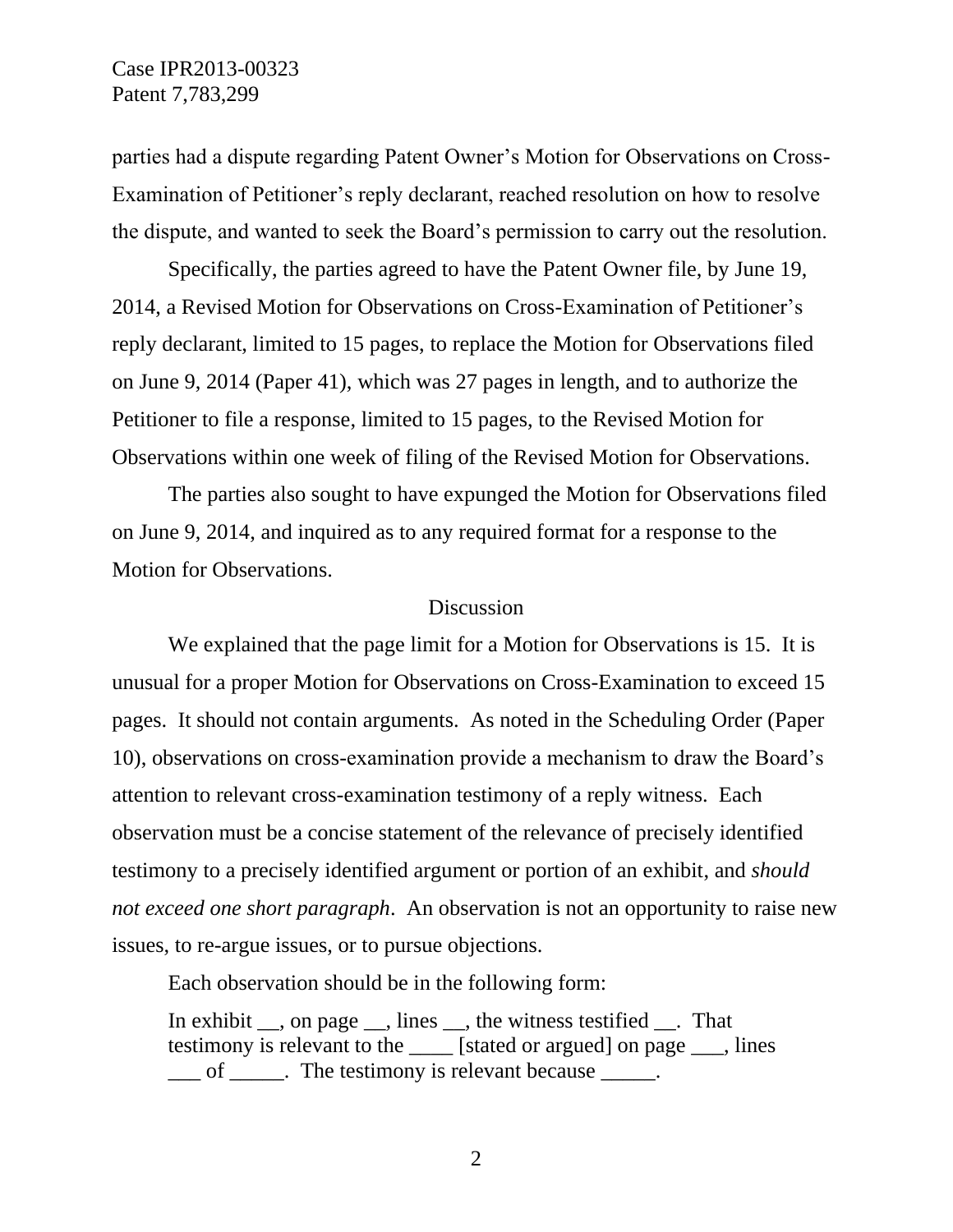The explanation of relevance should not be elaborate or argumentative**.** As noted above, each observation should not exceed one short paragraph.The Board may decline consideration or entry of excessively long or argumentative observations.

During a recess in the conference call, we reviewed the Patent Owner's already-filed Motion for Observations (Paper 41) and found that it contains elaborate explanations which are argumentative, which are improper.

In most instances, the pertinent cross-examination testimony should be reproduced in the observation directed to that testimony rather than merely referenced by page and line number of an exhibit. The point is to avoid misidentification. In a situation where the pertinent cross-examination testimony is relatively short, the pertinent cross-examination testimony should be reproduced in the observation directed to that testimony rather than merely referenced by page and line number. If, however, the pertinent testimony is relatively long such that its reproduction would cause the entire observation to exceed one short paragraph, a brief summary with specific reference to the testimony by page, line, and exhibit numbers would be acceptable. A party must be careful not to use the space created by not reproducing the text of the pertinent testimony to present arguments.

With regard to a response to a motion for observations, no particular format is required. But the response to each observation should not be argumentative. An excessively long or argumentative response may not be considered. There is not always a need for a response, if the motion for observations is not argumentative and merely identifies evidence to be considered together with particular crossexamination testimony.

3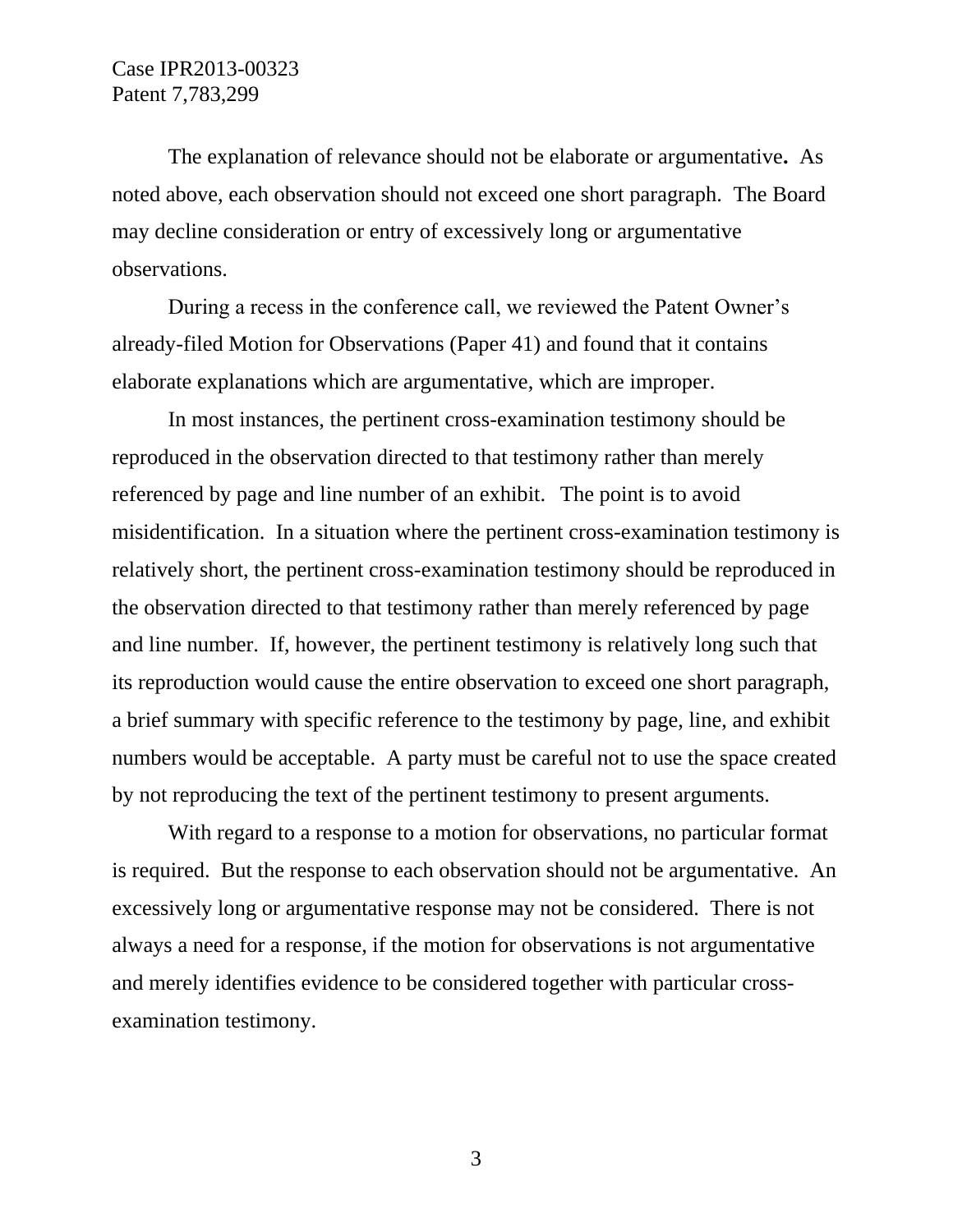# Order

It is

ORDERED that Patent Owner may file a Revised Motion for Observations on Cross-Examination of Petitioner's reply declarant by June 20, 2014, and Petitioner may file a response to the revised motion by June 25, 2014, with the revised motion limited to 10 pages and the response limited to 5 pages; and

FURTHER ORDERED that Patent Owner's revised motion should state that it replaces the motion filed on June 9, 2014 (Paper 41), which is withdrawn; and

FURTHER ORDERED that a decision on whether to expunge the first motion (Paper 41) is deferred until after filing of the revised motion.